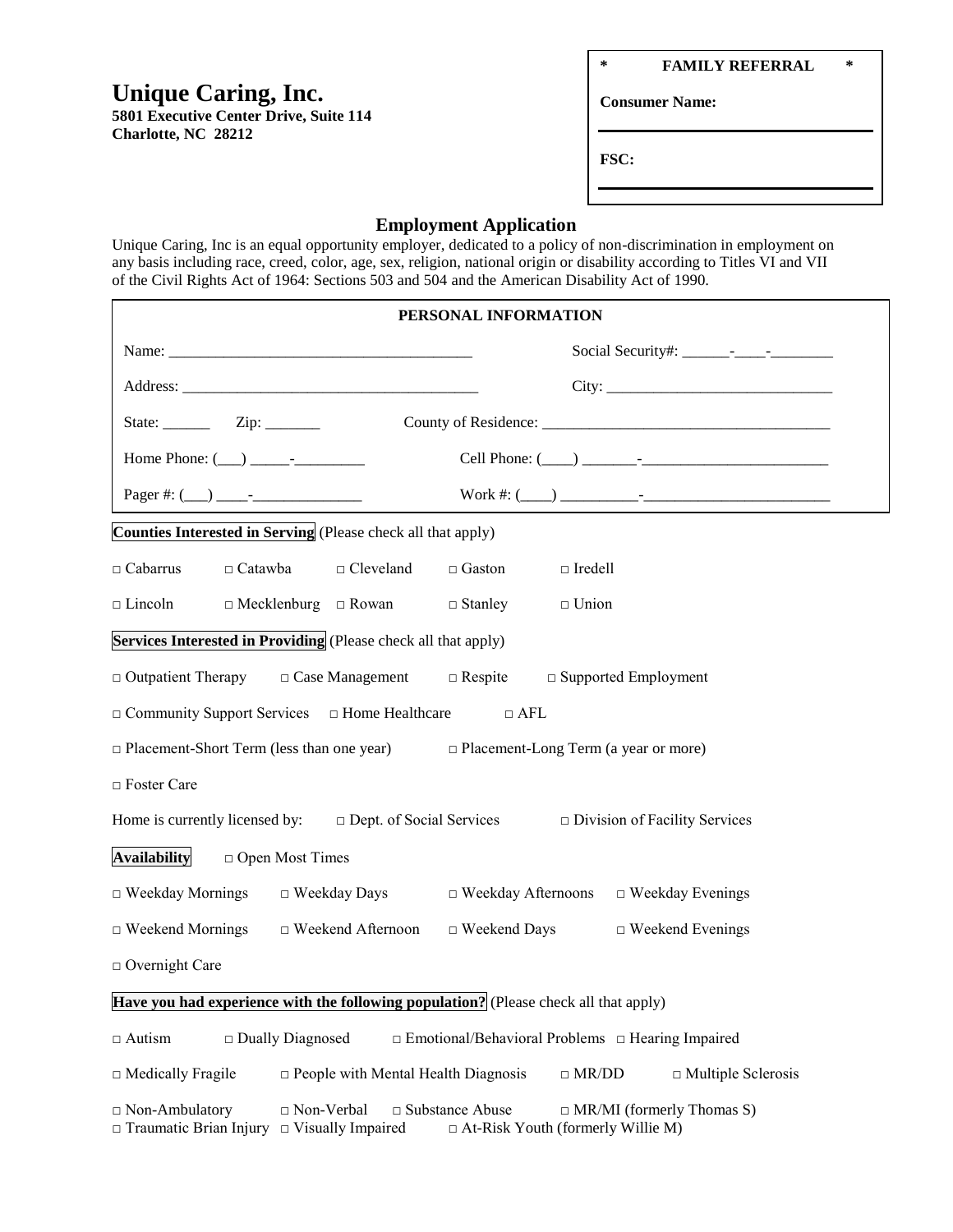| Skills and Training that you have in the Following Areas (Please check all that apply)                                                    |  |  |  |  |  |  |
|-------------------------------------------------------------------------------------------------------------------------------------------|--|--|--|--|--|--|
| $\Box$ Special Feeding $\Box$ Augmentative Comm.<br>$\Box$ Catherization $\Box$ Behavior Management<br>$\Box$ Special Feeding             |  |  |  |  |  |  |
| $\Box$ TECCH/Lovas $\Box$ Computer Skills $\Box$ Personal Assistance $\Box$ Seizure Management $\Box$ Adaptive Equipment                  |  |  |  |  |  |  |
| $\Box$ Therapy Training: $\Box$ P.T. $\Box$ O.T. $\Box$ S.T. $\Box$ R.T.                                                                  |  |  |  |  |  |  |
| $\Box$ Trach<br>$\Box$ TCI $\Box$ NCI $\Box$ HRI-P<br>$\Box$ CBI $\Box$ AFL $\Box$ Foster Care<br>$\Box$ G-Tube<br>$\Box$ Apnea           |  |  |  |  |  |  |
| <b>Languages</b> (Please check all that apply)                                                                                            |  |  |  |  |  |  |
| $\Box$ French<br>$\Box$ Arabic<br>$\Box$ German<br>$\Box$ Russian<br>$\Box$ Sign Language<br>$\Box$ Spanish                               |  |  |  |  |  |  |
| $\Box$ Ukranian<br>$\Box$ Other Language $\Box$ $\Box$ English                                                                            |  |  |  |  |  |  |
| <b>Interested in Serving</b> (Please check all that apply)                                                                                |  |  |  |  |  |  |
| $\Box$ Infants/Toddlers<br>$\Box$ Children<br>$\Box$ Young Adults<br>$\Box$ Adults<br>$\Box$ Elderly                                      |  |  |  |  |  |  |
| <b>Positions Desiring to Serve</b> (Please check all that apply)                                                                          |  |  |  |  |  |  |
| $\Box$ MR/DD<br>$\Box$ Mental Health<br>$\square$ Substance Abuse<br>$\Box$ Elderly                                                       |  |  |  |  |  |  |
| <b>Preferred Location of Services</b> (Please check all that apply)                                                                       |  |  |  |  |  |  |
| $\Box$ In Your Home<br>$\Box$ In Consumer's Home $\Box$ Only in the Community                                                             |  |  |  |  |  |  |
| <b>Transportation Issues</b>                                                                                                              |  |  |  |  |  |  |
| $\Box$ Are you willing to travel to the consumer? ___ Yes___ No<br>$\Box$ Are you willing transport the consumer? ____Yes ___ No          |  |  |  |  |  |  |
| What is the distance you will travel to reach consumer:                                                                                   |  |  |  |  |  |  |
| $\Box$ 1-5 miles<br>$\Box$ 6-10 miles<br>$\Box$ 11-15 miles $\Box$ 15-20 miles<br>$\Box$ more than 20 miles<br>$\Box$ $0$                 |  |  |  |  |  |  |
| <b>Characteristics of Your Household</b>                                                                                                  |  |  |  |  |  |  |
| $\Box$ Wheelchair Accessible $\Box$ Wheelchair available<br>$\Box$ Smoker(s)<br>$\Box$ Stairs<br>$\Box$ Crib $\Box$ Playpen               |  |  |  |  |  |  |
| <b>Legal Issues</b>                                                                                                                       |  |  |  |  |  |  |
| 1.<br>Have you ever been convicted of violating a State or Federal Law Including Traffic?<br>$Yes$ No                                     |  |  |  |  |  |  |
| 2.<br>Have you ever lost your driver's license? _____Yes ____No                                                                           |  |  |  |  |  |  |
| 3.<br>Have your privileges to provide direct care services ever been revoked or suspended?<br>___Yes ___No                                |  |  |  |  |  |  |
| Have you ever been found guilty of abusing/neglecting a child ?<br>4.<br>$\rule{1em}{0.15mm}$ $\qquad \qquad$ Yes $\rule{1em}{0.15mm}$ No |  |  |  |  |  |  |
| If you answered yes to any question above, please explain:                                                                                |  |  |  |  |  |  |

\_\_\_\_\_\_\_\_\_\_\_\_\_\_\_\_\_\_\_\_\_\_\_\_\_\_\_\_\_\_\_\_\_\_\_\_\_\_\_\_\_\_\_\_\_\_\_\_\_\_\_\_\_\_\_\_\_\_\_\_\_\_\_\_\_\_\_\_\_\_\_\_\_\_\_\_\_\_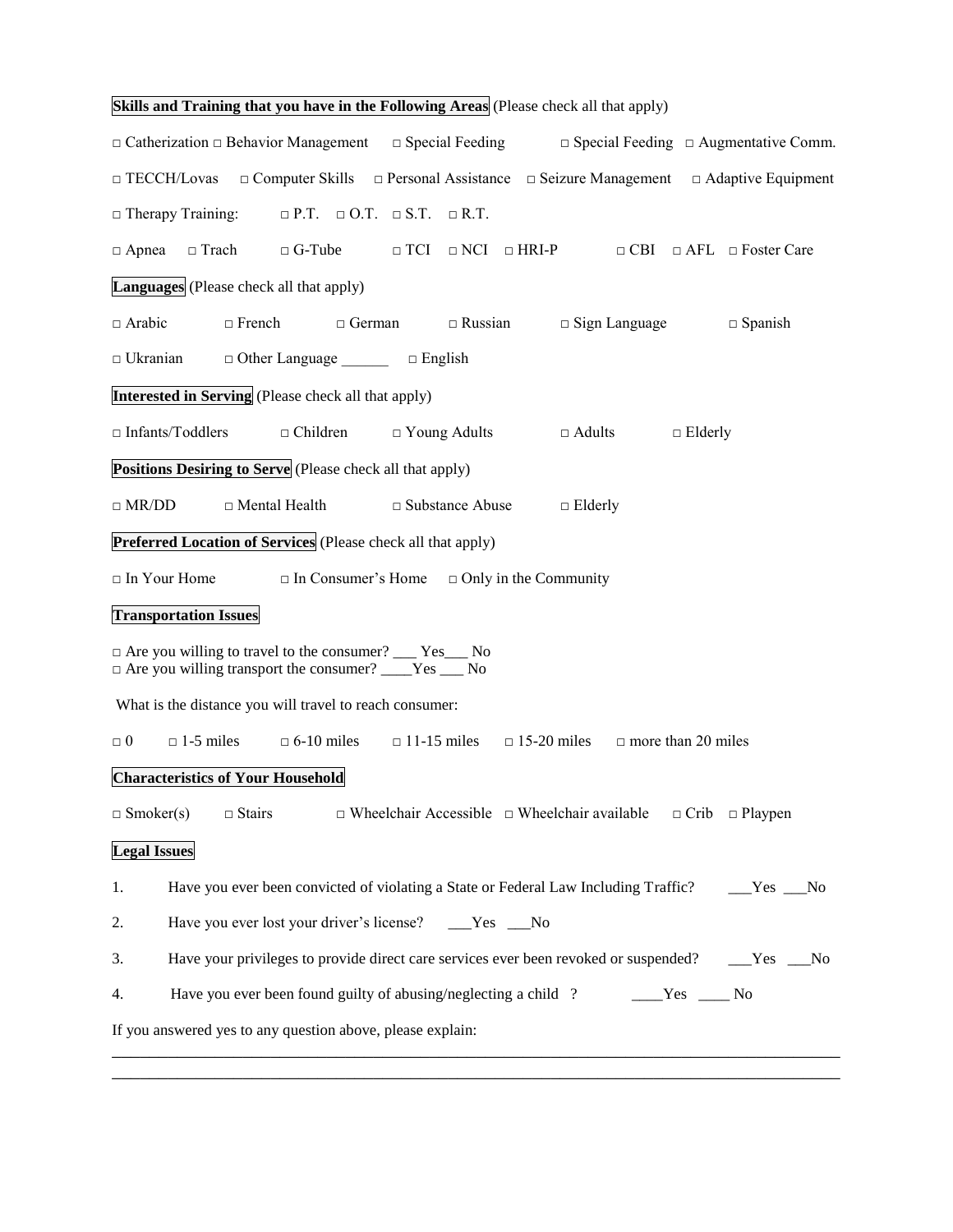## **Essential Job Duties**

| accommodation? ____ Yes ____ No<br>If no, please explain:                                                              |              |                                                                                                                                                                                                                                                                                                                                                                                                                          |
|------------------------------------------------------------------------------------------------------------------------|--------------|--------------------------------------------------------------------------------------------------------------------------------------------------------------------------------------------------------------------------------------------------------------------------------------------------------------------------------------------------------------------------------------------------------------------------|
| <b>Education</b>                                                                                                       |              |                                                                                                                                                                                                                                                                                                                                                                                                                          |
|                                                                                                                        |              |                                                                                                                                                                                                                                                                                                                                                                                                                          |
|                                                                                                                        |              |                                                                                                                                                                                                                                                                                                                                                                                                                          |
|                                                                                                                        |              |                                                                                                                                                                                                                                                                                                                                                                                                                          |
|                                                                                                                        |              |                                                                                                                                                                                                                                                                                                                                                                                                                          |
|                                                                                                                        |              |                                                                                                                                                                                                                                                                                                                                                                                                                          |
| Employment History Make sure to send each of these agencies a Verification Form                                        |              |                                                                                                                                                                                                                                                                                                                                                                                                                          |
| Please put the most current direct care experience first.                                                              |              |                                                                                                                                                                                                                                                                                                                                                                                                                          |
| 1.                                                                                                                     |              |                                                                                                                                                                                                                                                                                                                                                                                                                          |
|                                                                                                                        |              |                                                                                                                                                                                                                                                                                                                                                                                                                          |
|                                                                                                                        |              |                                                                                                                                                                                                                                                                                                                                                                                                                          |
|                                                                                                                        |              |                                                                                                                                                                                                                                                                                                                                                                                                                          |
| Supervisor's Name:                                                                                                     |              |                                                                                                                                                                                                                                                                                                                                                                                                                          |
| Population Serviced: $\Box$ MR/DD $\Box$ Mental Health $\Box$ Substance Abuse $\Box$ Child $\Box$ Adult $\Box$ Elderly |              |                                                                                                                                                                                                                                                                                                                                                                                                                          |
| 2.                                                                                                                     |              |                                                                                                                                                                                                                                                                                                                                                                                                                          |
|                                                                                                                        |              |                                                                                                                                                                                                                                                                                                                                                                                                                          |
|                                                                                                                        |              |                                                                                                                                                                                                                                                                                                                                                                                                                          |
|                                                                                                                        |              |                                                                                                                                                                                                                                                                                                                                                                                                                          |
|                                                                                                                        |              |                                                                                                                                                                                                                                                                                                                                                                                                                          |
| Population Serviced: $\Box$ MR/DD $\Box$ Mental Health $\Box$ Substance Abuse                                          | $\Box$ Child | $\Box$ Adult $\Box$ Elderly                                                                                                                                                                                                                                                                                                                                                                                              |
| 3.                                                                                                                     |              | Phone: $\frac{1}{\sqrt{1-\frac{1}{2}}}\frac{1}{\sqrt{1-\frac{1}{2}}}\frac{1}{\sqrt{1-\frac{1}{2}}}\frac{1}{\sqrt{1-\frac{1}{2}}}\frac{1}{\sqrt{1-\frac{1}{2}}}\frac{1}{\sqrt{1-\frac{1}{2}}}\frac{1}{\sqrt{1-\frac{1}{2}}}\frac{1}{\sqrt{1-\frac{1}{2}}}\frac{1}{\sqrt{1-\frac{1}{2}}}\frac{1}{\sqrt{1-\frac{1}{2}}}\frac{1}{\sqrt{1-\frac{1}{2}}}\frac{1}{\sqrt{1-\frac{1}{2}}}\frac{1}{\sqrt{1-\frac{1}{2}}}\frac{1}{$ |
|                                                                                                                        |              |                                                                                                                                                                                                                                                                                                                                                                                                                          |
|                                                                                                                        |              |                                                                                                                                                                                                                                                                                                                                                                                                                          |
|                                                                                                                        |              |                                                                                                                                                                                                                                                                                                                                                                                                                          |
|                                                                                                                        |              |                                                                                                                                                                                                                                                                                                                                                                                                                          |
| Population Serviced: $\Box$ MR/DD $\Box$ Mental Health $\Box$ Substance Abuse                                          | $\Box$ Child | $\Box$ Adult $\Box$ Elderly                                                                                                                                                                                                                                                                                                                                                                                              |

Are you able to perform the essential duties of the position for which you are applying, with or without reasonable